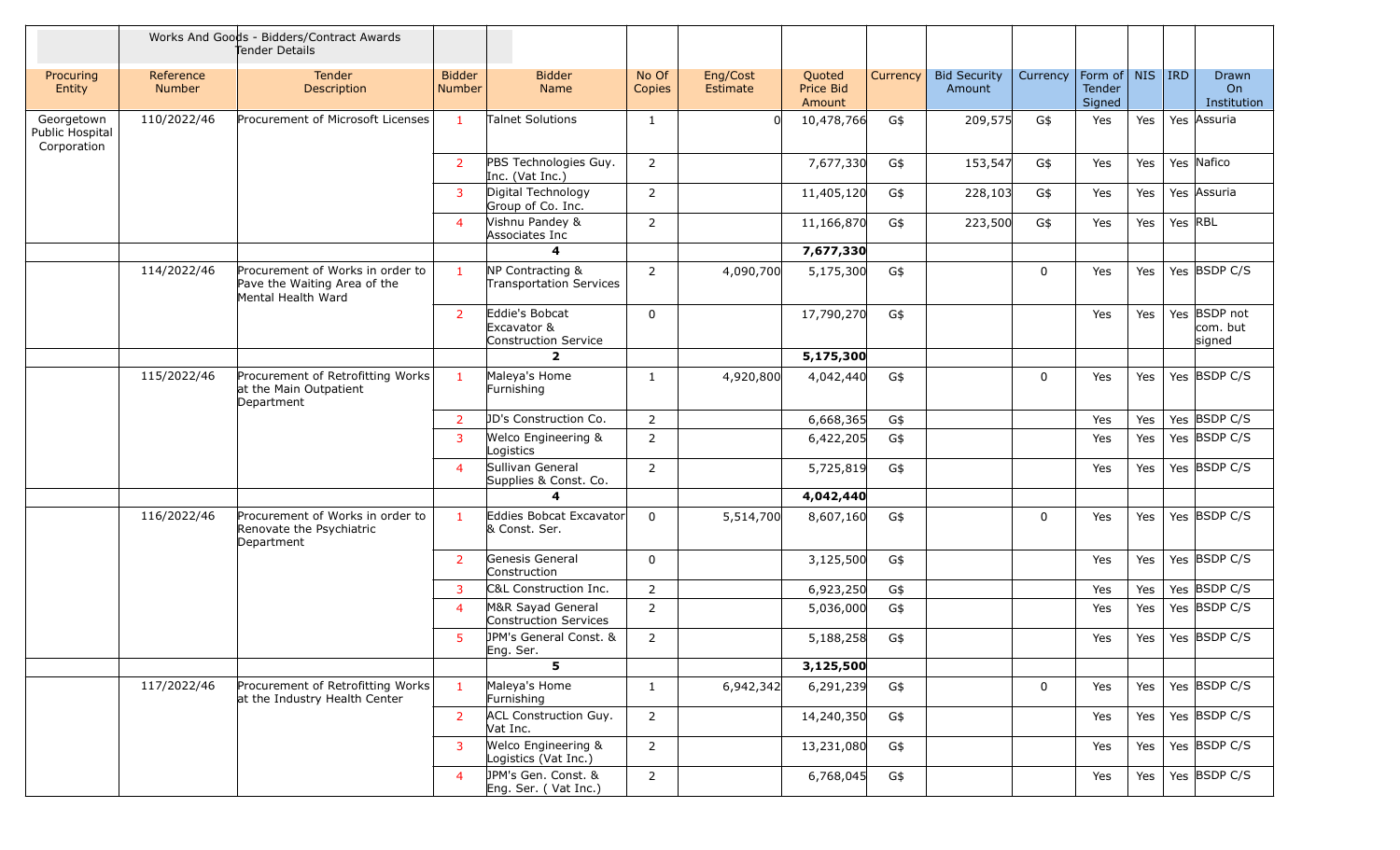|                                                         |                            | Works And Goods - Bidders/Contract Awards<br>Tender Details                                                                                                                                                             |                                |                                                     |                 |                      |                               |          |                               |             |                                                |     |           |                                                           |
|---------------------------------------------------------|----------------------------|-------------------------------------------------------------------------------------------------------------------------------------------------------------------------------------------------------------------------|--------------------------------|-----------------------------------------------------|-----------------|----------------------|-------------------------------|----------|-------------------------------|-------------|------------------------------------------------|-----|-----------|-----------------------------------------------------------|
| Procuring<br>Entity                                     | Reference<br><b>Number</b> | Tender<br>Description                                                                                                                                                                                                   | <b>Bidder</b><br><b>Number</b> | <b>Bidder</b><br>Name                               | No Of<br>Copies | Eng/Cost<br>Estimate | Quoted<br>Price Bid<br>Amount | Currency | <b>Bid Security</b><br>Amount | Currency    | Form of   NIS   IRD<br><b>Tender</b><br>Signed |     |           | Drawn<br>On<br>Institution                                |
|                                                         | 117/2022/46                |                                                                                                                                                                                                                         | 5                              | NP Contracting & Trans.<br>SerS. (Vat Inc.)         | $\overline{2}$  |                      | 7,491,204                     | G\$      |                               |             | Yes                                            | Yes |           | Yes BSDP C/S                                              |
|                                                         |                            |                                                                                                                                                                                                                         |                                | 5.                                                  |                 |                      | 6,291,239                     |          |                               |             |                                                |     |           |                                                           |
| Ministry of<br>Housing and<br>Water                     | 19/2022/45                 | Rehabilitation to the Eastern Wall:<br>MOH&W Main Housing Building                                                                                                                                                      | $\mathbf{1}$                   | Turbo's Construction &<br>Landscaping Services      | 1               | 3,739,020            | 3,529,100                     | G\$      |                               | $\mathbf 0$ | Yes                                            | Yes |           | Yes BSDP C/S<br>(Vat Inc.)                                |
|                                                         |                            |                                                                                                                                                                                                                         | $\overline{2}$                 | Kawal Ramdeen Gen.<br>Const. & Office<br>Furnishing | 1               |                      | 3,460,200                     | G\$      |                               |             | Yes                                            | Yes |           | Yes BSDP C/S                                              |
|                                                         |                            |                                                                                                                                                                                                                         | 3                              | Sunwolf                                             | $\mathbf 0$     |                      |                               | G\$      |                               |             | No                                             | No  |           | No FTP not com<br>nor signed -<br>same for<br><b>BSDP</b> |
|                                                         |                            |                                                                                                                                                                                                                         |                                | $\mathbf{3}$                                        |                 |                      | $\mathbf{0}$                  |          |                               |             |                                                |     |           |                                                           |
| MOA-National<br>Drainage and<br>Irrigation<br>Authority | 234/2022/21                | Mechanical Repairs to NDIA N0.<br>147 Caterpillar D6T Hydraulic<br>Bulldozer Located in MMA Region<br>N <sub>0</sub> .5                                                                                                 | $\mathbf{1}$                   | MK Hoosein Contracting<br>$($ Vat Inc. $)$          | $\mathbf{1}$    |                      | 13,710,894                    | G\$      |                               | $\mathbf 0$ | Yes                                            | Yes |           | Yes BSDP C/S                                              |
|                                                         |                            |                                                                                                                                                                                                                         | $\overline{2}$                 | Romel Jagroop General<br>Construction Services      | $\overline{2}$  |                      | 12,182,840                    | G\$      |                               |             | Yes                                            | Yes |           | Yes BSDP C/S                                              |
|                                                         |                            |                                                                                                                                                                                                                         | $\mathbf{3}$                   | Agriparts Machinery &<br>Services                   | 2               |                      | 12,000,910                    | G\$      |                               |             | Yes                                            | Yes |           | Yes BSDP C/S                                              |
|                                                         |                            |                                                                                                                                                                                                                         |                                | $\overline{\mathbf{3}}$                             |                 |                      | 12,000,910                    |          |                               |             |                                                |     |           |                                                           |
|                                                         | 235/2022/21                | Mechanical Repairs to NDIA No 6<br>Caterpillar 320CL Hydraulic<br>Excavator Located at Lusignan<br>Compound, East Coast Demerara<br>Region NO. 4                                                                        | $\mathbf{1}$                   | Agri Parts Machinery &<br>Services                  | $\overline{2}$  |                      | 8,503,420                     | G\$      |                               | $\mathbf 0$ | Yes                                            | Yes |           | Yes BSDP C/S                                              |
|                                                         |                            |                                                                                                                                                                                                                         | $\overline{2}$                 | MK Hoosein Contracting                              | 1               |                      | 10,995,756                    | G\$      |                               |             | Yes                                            | Yes |           | Yes BSDP C/S                                              |
|                                                         |                            |                                                                                                                                                                                                                         |                                | $\overline{2}$                                      |                 |                      | 8,503,420                     |          |                               |             |                                                |     |           |                                                           |
| Bureau of<br><b>Statistics</b>                          | 47/2022/03                 | Procure the Service of a Public<br>Relation firm                                                                                                                                                                        | 1                              | Perception Inc                                      | 2               |                      | 283,006,422                   | G\$      |                               | $\mathbf 0$ | Yes                                            | Yes | Yes $ 0 $ |                                                           |
|                                                         |                            |                                                                                                                                                                                                                         |                                | $\mathbf{1}$                                        |                 |                      | 283,006,422                   |          |                               |             |                                                |     |           |                                                           |
| Ministry of<br>Education                                | 49/2022/40                 | Supply, Delivery, Installation and<br>Testing of ICT Equipment and<br>Furniture for Classrooms and<br>Desktop Computers- MISU Unit<br>and National Library- Lot 1:<br>Computer Accessories, lot 2:<br>Desktop Computers | $\mathbf{1}$                   | Star Computer Inc L1                                | 2               | U                    | 109,260,401                   | G\$      | 2,185,305                     | G\$         | Yes                                            | Yes |           | Yes Premier                                               |
|                                                         |                            |                                                                                                                                                                                                                         | 1                              | PBS Technologies Guy.<br>Inc. L1                    | $\overline{2}$  |                      | 148,744,112                   | G\$      | 3,029,914                     | G\$         | Yes                                            | Yes |           | Yes Nafico                                                |
|                                                         |                            |                                                                                                                                                                                                                         | 1                              | PBS Technologies Guy.<br>Inc. L <sub>2</sub>        |                 |                      | 6,720,000                     | G\$      |                               |             |                                                |     |           |                                                           |
|                                                         |                            |                                                                                                                                                                                                                         | $2^{\circ}$                    | Cell Phone Shack L1                                 | $\mathbf{1}$    |                      | 173,202,354                   | G\$      | 3,608,046                     | G\$         | Yes                                            | Yes |           | Yes Premier Ins                                           |
|                                                         |                            |                                                                                                                                                                                                                         | $\overline{2}$                 | Star Computer Inc L2                                | $\overline{2}$  |                      | 8,526,980                     | G\$      | 174,370                       | G\$         | Yes                                            | Yes | Yes       |                                                           |
|                                                         |                            |                                                                                                                                                                                                                         | 2 <sup>1</sup>                 | Cell Phone Shack L2                                 |                 |                      | 7,199,935                     | G\$      |                               |             |                                                |     |           |                                                           |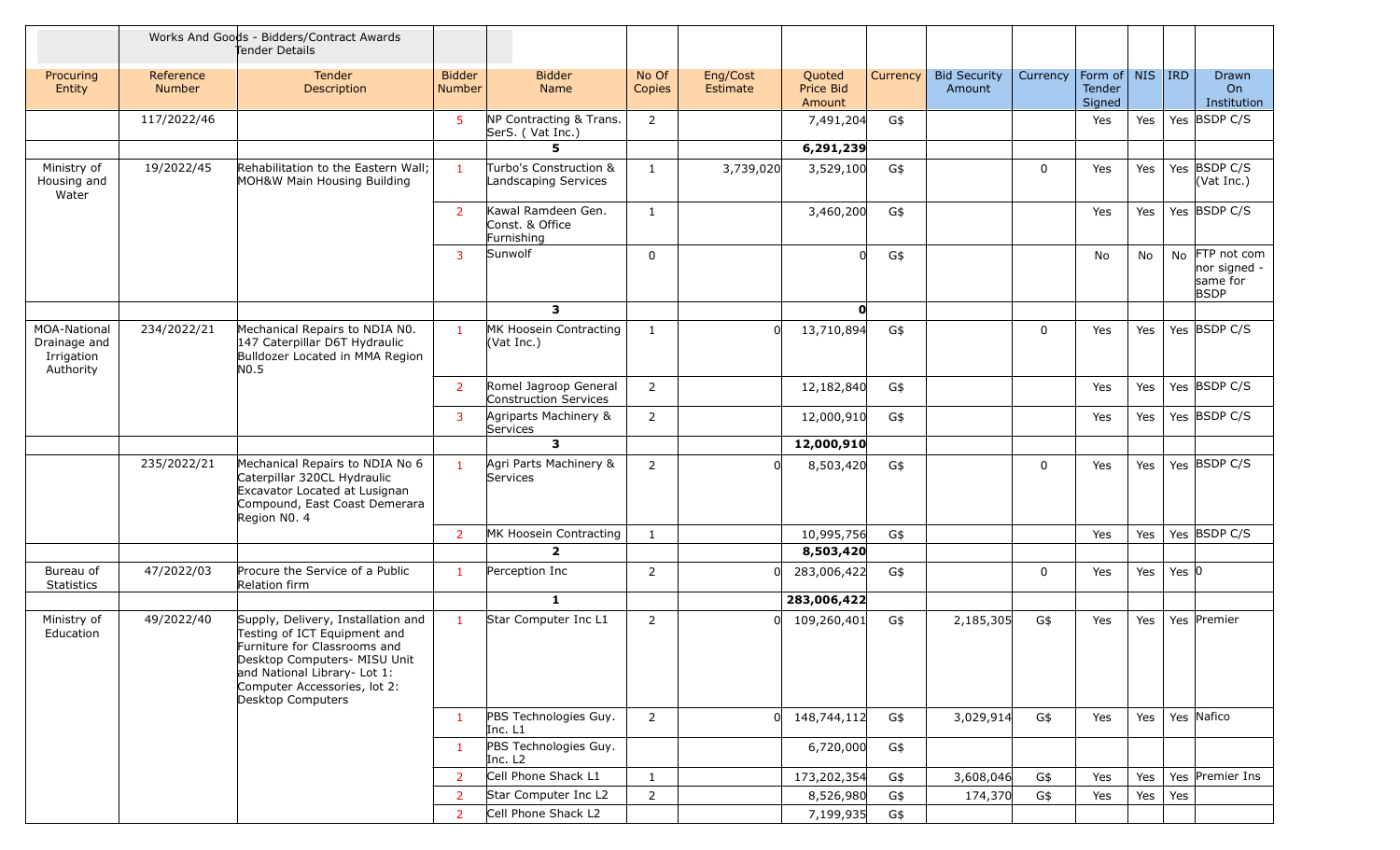|                             |                     | Works And Goods - Bidders/Contract Awards<br>Tender Details                                 |                                |                                                           |                 |                      |                               |                 |                               |          |                                 |            |            |                            |
|-----------------------------|---------------------|---------------------------------------------------------------------------------------------|--------------------------------|-----------------------------------------------------------|-----------------|----------------------|-------------------------------|-----------------|-------------------------------|----------|---------------------------------|------------|------------|----------------------------|
| Procuring<br>Entity         | Reference<br>Number | Tender<br>Description                                                                       | <b>Bidder</b><br><b>Number</b> | <b>Bidder</b><br>Name                                     | No Of<br>Copies | Eng/Cost<br>Estimate | Quoted<br>Price Bid<br>Amount | <b>Currency</b> | <b>Bid Security</b><br>Amount | Currency | Form of NIS<br>Tender<br>Signed |            | <b>IRD</b> | Drawn<br>On<br>Institution |
|                             | 49/2022/40          |                                                                                             | 3                              | Platinum Sales &<br>Services (Vat Inc.) L1                | 2               |                      | 320,660,000                   | G\$             | 6,413,200                     | G\$      | Yes                             | Yes        |            | Yes Caricom                |
|                             |                     |                                                                                             | $\mathbf{3}$                   | Platinum Sales &<br>Services (Vat Inc.) L2                |                 |                      | 15,750,000                    | G\$             | 315,000                       | G\$      |                                 |            |            |                            |
|                             |                     |                                                                                             | $\overline{4}$                 | J&R Shepherd<br>Investment (Vat Inc.)                     | 2               |                      | 57,484,900                    | G\$             | 1,149,698                     | G\$      | Yes                             | Yes        |            | Yes Hand In<br>Hand        |
|                             |                     |                                                                                             | $5^{\circ}$                    | Digital Technology<br>Group of Co. Inc. L1                | $\overline{2}$  |                      | 143,922,200                   | G\$             | 3,200,000                     | G\$      | Yes                             | <b>Yes</b> |            | Yes Assuria                |
|                             |                     |                                                                                             | 5 <sup>1</sup>                 | Digital Technology<br>Group of Co. Inc. L2                |                 |                      | 7,889,000                     | G\$             |                               |          |                                 |            |            |                            |
|                             |                     |                                                                                             | 6                              | S&K Const. & Consul<br>Ser & Gen. Sup. (Vat<br>Inc.) $L2$ |                 |                      | 15,749,965                    | G\$             | 314,999                       | G\$      |                                 |            |            |                            |
|                             |                     |                                                                                             | 6                              | S&K Const. & Consul<br>Ser & Gen. Sup. (Vat<br>Inc.) L1   | $\overline{2}$  |                      | 297,148,984                   | G\$             | 5,942,980                     | G\$      | Yes                             | Yes        |            | Yes Caricom                |
|                             |                     |                                                                                             | $\overline{7}$                 | AS Woodworking Inc L1                                     | $\overline{2}$  |                      | 174,070,837                   | G\$             | 2,686,914                     | G\$      | Yes                             | Yes        |            | Yes Premier Ins            |
|                             |                     |                                                                                             | $\overline{7}$                 | AS Woodworking Inc L2                                     |                 |                      | 7,598,893                     | G\$             |                               |          |                                 |            |            |                            |
|                             |                     |                                                                                             | 8                              | Meditron Inc. L2                                          |                 |                      | 5,600,000                     | G\$             |                               |          |                                 |            |            |                            |
|                             |                     |                                                                                             | 8                              | Meditron Inc. L1                                          | $\overline{2}$  |                      | 65,458,000                    | G\$             | 1,421,160                     | G\$      | Yes                             | No         |            | Yes Diamond                |
|                             |                     |                                                                                             | $\overline{9}$                 | Starr Computer Inc. L2                                    |                 |                      | 8,526,980                     | G\$             | 176,370                       | G\$      |                                 |            |            |                            |
|                             |                     |                                                                                             | 9                              | Starr Computer Inc. L1                                    | 2               |                      | 109,795,700                   | G\$             | 2,686,914                     | G\$      | Yes                             | Yes        |            | Yes Premier Ins            |
|                             |                     |                                                                                             | 10                             | Western Scientific Co.<br>Ltd. L1                         | $\overline{2}$  |                      | 224,521                       | $USD$ \$        | 1,575,000                     | G\$      | Yes                             | N/A        |            | N/A Premier Ins<br>(Copy)  |
|                             |                     |                                                                                             | 11                             | Sureys Process &<br>Programming Inc. (Vat<br>Inc.) $L1$   | 1               |                      | 45,543,680                    | G\$             | 1,500,000                     | G\$      | Yes                             | Yes        |            | Yes Caricom                |
|                             |                     |                                                                                             | 12                             | The Hardware Depot<br>(Vat Inc.) L1                       | 2               |                      | 238,053,223                   | G\$             | 5,062,065                     | G\$      | Yes                             | Yes        |            | Yes Diamond                |
|                             |                     |                                                                                             | 12                             | The Hardware Depot<br>(Vat Inc.) L2                       |                 |                      | 15,050,000                    | G\$             |                               |          |                                 |            |            |                            |
|                             |                     |                                                                                             | 13                             | Starcomm Office<br>Furniture Guyana Inc<br>(Vat Inc. )L1  | $\overline{2}$  |                      | 4,560,000                     | G\$             | 91,200                        | G\$      | Yes                             | Yes        |            | Yes Dem. Bak               |
|                             |                     |                                                                                             |                                | 24                                                        |                 |                      | 224,521                       |                 |                               |          |                                 |            |            |                            |
| Ministry of<br>Public Works | 80/2022/31          | Lot 7: Geometric Improvement to<br>Vlissingen Road (Between<br>Princess and Mandela Avenue) | $\mathbf{1}$                   | C&L Construction Inc                                      | $\overline{2}$  | 535,033,027          | 648,079,708                   | G\$             | 8,077,484                     | G\$      | Yes                             | Yes        |            | Yes Premier Ins            |
|                             |                     |                                                                                             | $\overline{2}$                 | H. Nauth & Sons                                           | $\overline{2}$  |                      | 529,751,670                   | G\$             | 8,077,484                     | G\$      | Yes                             | Yes        |            | Yes Nafico                 |
|                             |                     |                                                                                             | 3                              | Platinum Investments<br>Inc                               | $\mathbf 2$     |                      | 533,777,391                   | G\$             | 8,077,484                     | G\$      | Yes                             | Yes        |            | Yes Caricom                |
|                             |                     |                                                                                             | $\overline{4}$                 | Japarts Construction<br>Inc                               | $\overline{2}$  |                      | 575,971,515                   | G\$             | 8,077,484                     | G\$      | Yes                             | Yes        |            | Yes Assuria                |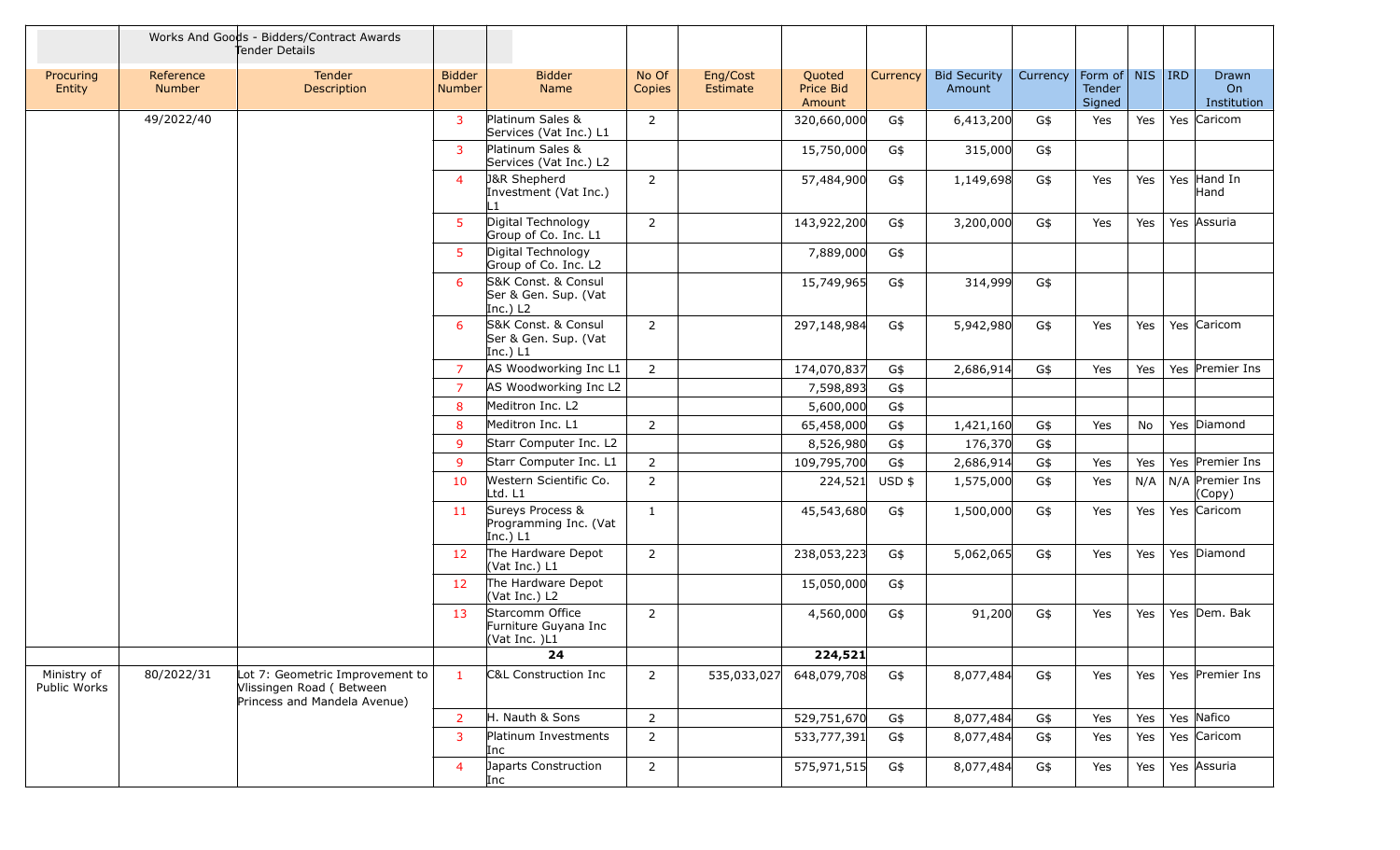|                          |                            | Works And Goods - Bidders/Contract Awards<br>Tender Details                                                                  |                         |                                                            |                 |                      |                                      |          |                               |          |                                                |             |             |                                               |
|--------------------------|----------------------------|------------------------------------------------------------------------------------------------------------------------------|-------------------------|------------------------------------------------------------|-----------------|----------------------|--------------------------------------|----------|-------------------------------|----------|------------------------------------------------|-------------|-------------|-----------------------------------------------|
| Procuring<br>Entity      | Reference<br><b>Number</b> | Tender<br>Description                                                                                                        | <b>Bidder</b><br>Number | <b>Bidder</b><br><b>Name</b>                               | No Of<br>Copies | Eng/Cost<br>Estimate | Quoted<br><b>Price Bid</b><br>Amount | Currency | <b>Bid Security</b><br>Amount | Currency | Form of   NIS   IRD<br><b>Tender</b><br>Signed |             |             | Drawn<br>O <sub>n</sub><br><b>Institution</b> |
|                          | 80/2022/31                 |                                                                                                                              | 5                       | Surrey Paving &<br>Aggregate Co. (Guy)<br>Inc              | $\mathbf{1}$    |                      | 534,789,486                          | G\$      | 8,077,484                     | G\$      | Yes                                            | Yes         |             | Yes Assuria                                   |
|                          |                            |                                                                                                                              | 6                       | Avinash Contracting &<br>Scrap Metal Inc                   | $\mathbf{1}$    |                      | 475,070,169                          | G\$      | 8,077,484                     | G\$      | Yes                                            | Yes         |             | Yes Caricom                                   |
|                          |                            |                                                                                                                              | $\overline{7}$          | AJM Enterprise                                             | $\overline{2}$  |                      | 598,770,307                          | G\$      | 8,077,484                     | G\$      | Yes                                            | Yes         |             | Yes Nafico                                    |
|                          |                            |                                                                                                                              | 8                       | N&S General<br>Engineering &<br>Contracting Services       | $\overline{2}$  |                      | 535,075,590                          | G\$      | 8,077,484                     | G\$      | Yes                                            | Yes         |             | Yes Caricom                                   |
|                          |                            |                                                                                                                              | 9                       | Chung's Global Inc                                         | $\overline{2}$  |                      | 947,949,607                          | G\$      | 8,077,484                     | G\$      | Yes                                            | Yes         |             | Yes Caricom                                   |
|                          |                            |                                                                                                                              | 10                      | SD Investments                                             | $\overline{2}$  |                      | 487,199,160                          | G\$      | 8,077,484                     | G\$      | Yes                                            | Yes         |             | Yes Premier Ins                               |
|                          |                            |                                                                                                                              | 11                      | Kallo Guyana Inc                                           | $\mathbf 0$     |                      | 516,151,629                          | G\$      | 8,077,484                     | G\$      | Yes                                            | Yes         |             | Yes Premier Ins                               |
|                          |                            |                                                                                                                              | 12                      | United Contracting &<br>Supplies                           | $\overline{2}$  |                      | 483,733,291                          | G\$      | 8,077,484                     | G\$      | Yes                                            | Yes         |             | Yes Caricom                                   |
|                          |                            |                                                                                                                              | 13                      | K&P Project<br>Management Inc                              | $\overline{2}$  |                      | 646,239,300                          | G\$      | 12,294,786                    | G\$      | Yes                                            | Yes         |             | Yes Premier Ins                               |
|                          |                            |                                                                                                                              |                         | 13                                                         |                 |                      | 475,070,169                          |          |                               |          |                                                |             |             |                                               |
| Ministry of<br>Education | 82/2022/40                 | Supply and Delivery of Cooked<br>Meals for the Resident Students at<br>CPCE Lot 1- Breakfast, Lot 2-<br>Lunch, Lot 3- Dinner | $\mathbf{1}$            | S&K Const. & Consul<br>Ser. & Gen. Ser. (Vat<br>$ Inc)$ L2 | $\mathbf 0$     |                      | 205,000                              | G\$      |                               | $\Omega$ | $\mathbf 0$                                    | $\mathbf 0$ | $0 \vert 0$ |                                               |
|                          |                            |                                                                                                                              | $\mathbf{1}$            | S&K Const. & Consul<br>Ser. & Gen. Ser. (Vat<br>Inc) $L1$  | $\overline{2}$  | $\Omega$             | 172,500                              | G\$      | 11,650                        | G\$      | Yes                                            | Yes         |             | Yes Caricom                                   |
|                          |                            |                                                                                                                              | $\mathbf{1}$            | S&K Const. & Consul<br>Ser. & Gen. Ser. (Vat<br>Inc) $L3$  |                 |                      | 205,000                              | G\$      |                               |          |                                                |             |             |                                               |
|                          |                            |                                                                                                                              | 2 <sup>1</sup>          | Hot & Spicy Creole<br>Corner (Vat Inc) L3                  |                 |                      | 62,000,000                           | G\$      |                               |          |                                                |             |             |                                               |
|                          |                            |                                                                                                                              | $2^{\circ}$             | Hot & Spicy Creole<br>Corner (Vat Inc) L1                  | 2               |                      | 48,000,000                           | G\$      | 4,400,000                     | G\$      | Yes                                            | Yes         |             | Yes Scotia Bank<br>(Cheque)                   |
|                          |                            |                                                                                                                              | $\overline{2}$          | Hot & Spicy Creole<br>Corner (Vat Inc) L2                  |                 |                      | 62,000,000                           | G\$      |                               |          |                                                |             |             |                                               |
|                          |                            |                                                                                                                              | 3                       | Beacon Cafe (Vat Inc)<br>L3                                |                 |                      | 92,250,000                           | G\$      | 1,845,000                     | G\$      |                                                |             |             |                                               |
|                          |                            |                                                                                                                              | 3                       | Beacon Cafe (Vat Inc)                                      |                 |                      | 94,500,000                           | G\$      | 1,575,000                     | G\$      |                                                |             |             |                                               |
|                          |                            |                                                                                                                              | 3 <sup>1</sup>          | Beacon Cafe (Vat Inc)                                      | $\overline{2}$  |                      | 78,750,000                           | G\$      | 2,890,000                     | G\$      | Yes                                            | Yes         | Yes RBL     |                                               |
|                          |                            |                                                                                                                              | $\overline{4}$          | Gensam Establishment<br>(Vat Inc)L3                        |                 |                      | 228,000                              | G\$      |                               |          |                                                |             |             |                                               |
|                          |                            |                                                                                                                              | $\overline{4}$          | Gensam Establishment<br>(Vat Inc)L1                        | $\overline{2}$  |                      | 159,500                              | G\$      | 240,250                       | G\$      | Yes                                            | Yes         |             | Yes Assuria                                   |
|                          |                            |                                                                                                                              | 5                       | NT Ventures (Vat Inc)<br>L3                                |                 |                      | 112,500                              | G\$      |                               |          |                                                |             |             |                                               |
|                          |                            |                                                                                                                              | 5                       | NT Ventures (Vat Inc)<br>L2.                               |                 |                      | 112,500                              | G\$      |                               |          |                                                |             |             |                                               |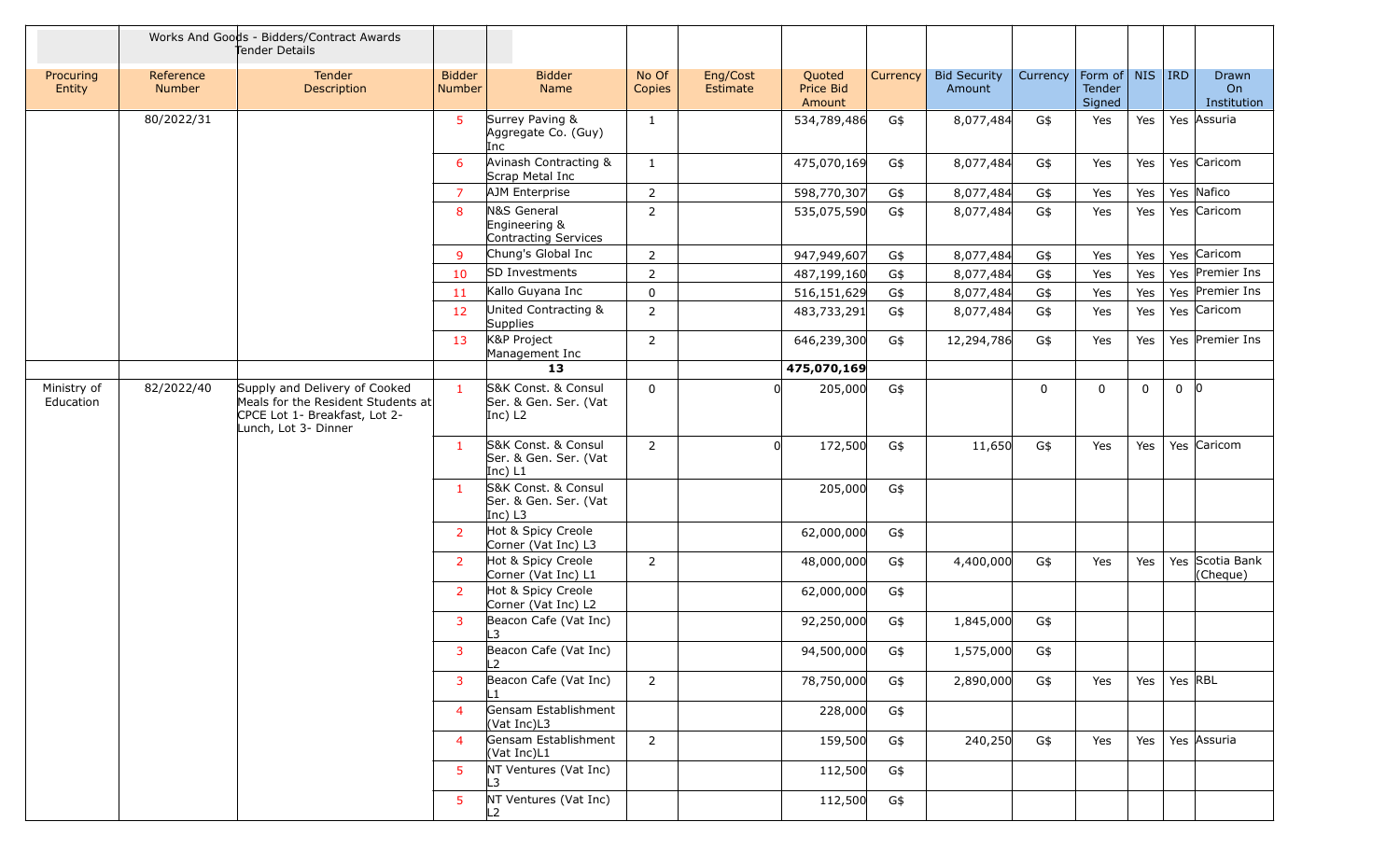|                     | Works And Goods - Bidders/Contract Awards<br>Tender Details |                                                       |                                |                                                     |                 |                      |                               |          |                               |          |                                                     |     |                            |
|---------------------|-------------------------------------------------------------|-------------------------------------------------------|--------------------------------|-----------------------------------------------------|-----------------|----------------------|-------------------------------|----------|-------------------------------|----------|-----------------------------------------------------|-----|----------------------------|
| Procuring<br>Entity | Reference<br>Number                                         | Tender<br>Description                                 | <b>Bidder</b><br><b>Number</b> | <b>Bidder</b><br>Name                               | No Of<br>Copies | Eng/Cost<br>Estimate | Quoted<br>Price Bid<br>Amount | Currency | <b>Bid Security</b><br>Amount | Currency | Form of $\vert$ NIS $\vert$ IRD<br>Tender<br>Signed |     | Drawn<br>On<br>Institution |
|                     | 82/2022/40                                                  |                                                       | 5                              | NT Ventures (Vat Inc)<br>l 1                        | 2               |                      | 98,750                        | G\$      | 3,000,000                     | G\$      | Yes                                                 | Yes | Yes Assuria                |
|                     |                                                             |                                                       | 6                              | HR Distributors L3                                  |                 |                      | 125,000                       | G\$      |                               |          |                                                     |     |                            |
|                     |                                                             |                                                       | 6                              | HR Distributors L2                                  |                 |                      | 125,000                       | G\$      |                               |          |                                                     |     |                            |
|                     |                                                             |                                                       | 6                              | HR Distributors L1                                  | $\overline{2}$  |                      | 106,250                       | G\$      | 3,200,000                     | G\$      | Yes                                                 | Yes | Yes Assuria                |
|                     |                                                             |                                                       |                                | 17                                                  |                 |                      | 98,750                        |          |                               |          |                                                     |     |                            |
|                     | 83/2022/40                                                  | Construction of Bishop High<br>School                 | $\mathbf{1}$                   | A. Orgasein & Sons                                  | 2               | 108,752,070          | 79,281,720                    | G\$      | 2,000,000                     | G\$      | Yes                                                 | Yes | Yes Premier Ins            |
|                     |                                                             |                                                       | $\overline{2}$                 | Arjine Construction Inc                             | $\overline{2}$  |                      | 98,245,539                    | G\$      | 1,964,911                     | G\$      | Yes                                                 | Yes | Yes Assuria                |
|                     |                                                             |                                                       | 3                              | Gurdey Mahadeo<br>Contracting Servics               | 2               |                      | 101,408,769                   | G\$      | 2,028,175                     | G\$      | Yes                                                 | Yes | Yes Caricom                |
|                     |                                                             |                                                       | $\overline{4}$                 | <b>DKE</b> Enterprise                               | $\overline{2}$  |                      | 98,039,522                    | G\$      | 1,760,790                     | G\$      | Yes                                                 | Yes | Yes Nafico                 |
|                     |                                                             |                                                       | 5                              | Avinash Contracting &<br>Scrap Metal Inc            | $\mathbf 2$     |                      | 82,691,910                    | G\$      | 2,175,000                     | G\$      | Yes                                                 | Yes | Yes Caricom                |
|                     |                                                             |                                                       | 6                              | Sat Sais International<br>Inc                       | $\mathbf{1}$    |                      | 104,989,510                   | G\$      | 2,099,790                     | G\$      | Yes                                                 | Yes | Yes Diamond                |
|                     |                                                             |                                                       | $\overline{7}$                 | Nadcon Construction<br>Guyana Inc                   | 1               |                      | 108,554,061                   | G\$      | 2,171,081                     | G\$      | Yes                                                 | Yes | Yes Caricom                |
|                     |                                                             |                                                       | 8                              | Kawal Ramdeen Gen.<br>Const. & Office<br>Furnishing | $\overline{2}$  |                      | 100,157,494                   | G\$      | 1,502,360                     | G\$      | Yes                                                 | Yes | Yes Assuria                |
|                     |                                                             |                                                       | 9                              | <b>SD Investments</b>                               | $\overline{2}$  |                      | 97,477,705                    | G\$      | 1,949,554                     | G\$      | Yes                                                 | Yes | Yes Premier Ins            |
|                     |                                                             |                                                       | 10                             | <b>OCD</b> Construction Inc.                        | 2               |                      | 135,699,260                   | G\$      |                               |          | Yes                                                 | Yes | Yes No Bid Sec.<br>Seen    |
|                     |                                                             |                                                       | 11                             | Vishal's Contracting                                | 1               |                      | 94,269,840                    | G\$      | 1,885,397                     | G\$      | Yes                                                 | Yes | Yes Assuria                |
|                     |                                                             |                                                       | 12                             | C&L Construction Inc                                | $\overline{2}$  |                      | 95,189,330                    | G\$      | 1,903,787                     | G\$      | Yes                                                 | Yes | Yes Premier Ins            |
|                     |                                                             |                                                       | 13                             | Mohabir; s Construction                             | $\mathbf 0$     |                      | 95,488,312                    | G\$      | 2,100,000                     | G\$      | Yes                                                 | Yes | Yes Nafico                 |
|                     |                                                             |                                                       | 14                             | K&P Project<br>Management Inc                       | 2               |                      | 99,999,112                    | G\$      | 1,999,982                     | G\$      | Yes                                                 | Yes | Yes Premier Ins            |
|                     |                                                             |                                                       |                                | 14                                                  |                 |                      | 79,281,720                    |          |                               |          |                                                     |     |                            |
|                     | 84/2022/40                                                  | Extension of Building- Stella Maris<br>Primary School | $\mathbf{1}$                   | DR Engineering                                      | 2               | 56,993,433           | 50,364,038                    | G\$      | 1,007,300                     | G\$      | Yes                                                 | Yes | Yes Nafico                 |
|                     |                                                             |                                                       | $\overline{2}$                 | U. Balgobin Electrical<br>Const. Ser.               | $\overline{2}$  |                      | 51,055,200                    | G\$      | 1,021,104                     | G\$      | Yes                                                 | Yes | Yes Assuria                |
|                     |                                                             |                                                       | 3                              | Trevon David Const.<br>Ser.                         | 2               |                      | 53,524,065                    | G\$      | 1,080,000                     | G\$      | Yes                                                 | Yes | Yes Assuria                |
|                     |                                                             |                                                       | $\overline{4}$                 | Kawal Ramdeen Gen.<br>Const. & Office<br>Furnishing | $\overline{2}$  |                      | 52,383,724                    | G\$      | 1,047,674                     | G\$      | Yes                                                 | Yes | Yes Assuria                |
|                     |                                                             |                                                       | 5.                             | Nadcon Construction<br>Guyana Inc                   | $\mathbf{1}$    |                      | 56,222,397                    | G\$      | 1,124,447                     | G\$      | Yes                                                 | Yes | Yes Caricom                |
|                     |                                                             |                                                       | 6                              | Arjune Construction<br>Inc.                         | 2               |                      | 57,146,292                    | G\$      | 1,142,926                     | G\$      | Yes                                                 | Yes | Yes Assuria                |
|                     |                                                             |                                                       | $\overline{7}$                 | Randolph Taylor<br>Construction                     | 2               |                      | 49,218,467                    | G\$      | 984,369                       | G\$      | Yes                                                 | Yes | Yes Caricom                |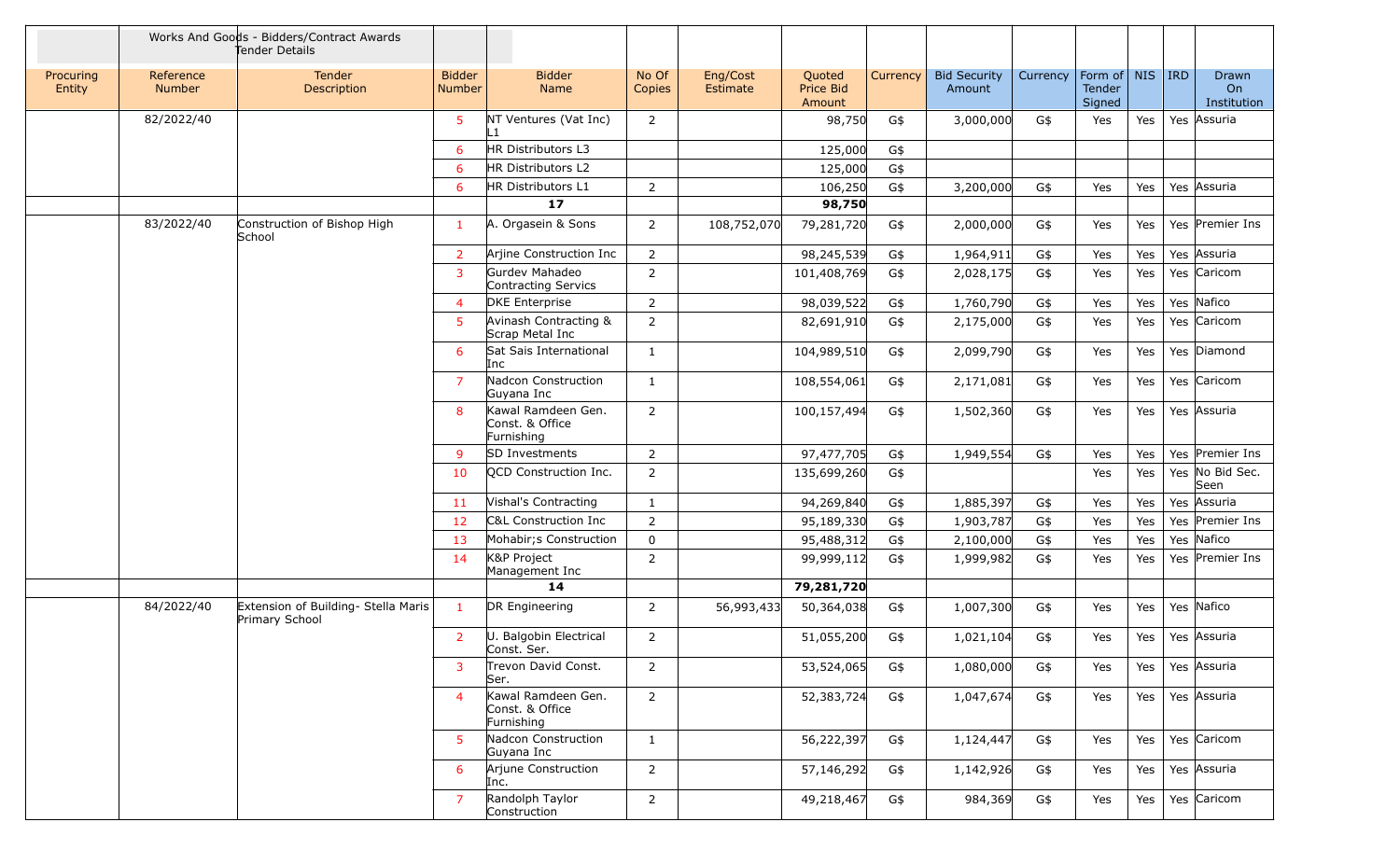|                     | Works And Goods - Bidders/Contract Awards<br>Tender Details |                                                                                                                                  |                                |                                                       |                 |                      |                               |          |                               |                                |                         |     |                                        |
|---------------------|-------------------------------------------------------------|----------------------------------------------------------------------------------------------------------------------------------|--------------------------------|-------------------------------------------------------|-----------------|----------------------|-------------------------------|----------|-------------------------------|--------------------------------|-------------------------|-----|----------------------------------------|
| Procuring<br>Entity | Reference<br><b>Number</b>                                  | Tender<br>Description                                                                                                            | <b>Bidder</b><br><b>Number</b> | <b>Bidder</b><br><b>Name</b>                          | No Of<br>Copies | Eng/Cost<br>Estimate | Quoted<br>Price Bid<br>Amount | Currency | <b>Bid Security</b><br>Amount | Currency   Form of   NIS   IRD | <b>Tender</b><br>Signed |     | Drawn<br>O <sub>n</sub><br>Institution |
|                     | 84/2022/40                                                  |                                                                                                                                  | 8                              | K&P Project<br>Management Inc                         | 2               |                      | 55,793,703                    | G\$      | 1,115,874                     | G\$                            | Yes                     | Yes | Yes Premier Ins                        |
|                     |                                                             |                                                                                                                                  | 9                              | <b>ACL Construction</b><br>Guyana                     | 2               |                      | $\Omega$                      | G\$      | 1,063,843                     | G\$                            | No                      | Yes | Yes FTP Signed<br>not com.,<br>Nafico  |
|                     |                                                             |                                                                                                                                  | 10                             | Gurdev Mahadeo<br>Contracting Services                | $\overline{2}$  |                      | 53,675,580                    | G\$      | 1,073,512                     | G\$                            | Yes                     | Yes | Yes Caricom                            |
|                     |                                                             |                                                                                                                                  | 11                             | Pantheon Construction<br>Inc.                         | $\overline{2}$  |                      | 51,077,819                    | G\$      | 1,021,556                     | G\$                            | Yes                     | Yes | Yes Premier Ins                        |
|                     |                                                             |                                                                                                                                  | 12 <sub>2</sub>                | Nand K Singh<br>Construction                          | $\overline{2}$  |                      | 55,100,000                    | G\$      | 1,320,000                     | G\$                            | Yes                     | Yes | Yes Assuria                            |
|                     |                                                             |                                                                                                                                  | 13                             | Avinash Contracting &<br>Scrap Metal                  | $\overline{2}$  |                      | 45,767,400                    | G\$      | 1,138,000                     | G\$                            | Yes                     | Yes | Yes Caricom                            |
|                     |                                                             |                                                                                                                                  | 14                             | Alvin Chowramootoo<br>Construction Services           | 2               |                      | 52,665,784                    | G\$      | 1,138,000                     | G\$                            | Yes                     | Yes | Yes Assuria                            |
|                     |                                                             |                                                                                                                                  | 15                             | JD Investment                                         | 2               |                      | 52,233,740                    | G\$      | 1,064,675                     | G\$                            | Yes                     | Yes | Yes Premier Ins                        |
|                     |                                                             |                                                                                                                                  | 16                             | Williams Engineering                                  | 1               |                      | 53,327,020                    | G\$      | 1,106,540                     | G\$                            | Yes                     | Yes | Yes Caricom                            |
|                     |                                                             |                                                                                                                                  | 17                             | <b>DKE</b> Enterprise                                 | 2               |                      | 62,799,720                    | G\$      | 1,255,994                     | G\$                            | Yes                     | Yes | Yes Nafico                             |
|                     |                                                             |                                                                                                                                  |                                | 17                                                    |                 |                      | O                             |          |                               |                                |                         |     |                                        |
|                     | 85/2022/40                                                  | Supply and Delivery if Dietary<br>Supplies- Presidents College Lot<br>1- Perishables, Lot 2- Fresh Goods<br>and Lot 3- Dry Goods | $\blacksquare$                 | Molo Enterprise (Vat<br>$ Inc)$ L3                    |                 |                      | 40,200,400                    | G\$      |                               |                                |                         |     |                                        |
|                     |                                                             |                                                                                                                                  | $\mathbf{1}$                   | Molo Enterprise (Vat<br>$ Inc)$ L2                    |                 |                      | 10,320,000                    | G\$      |                               |                                |                         |     |                                        |
|                     |                                                             |                                                                                                                                  | $\mathbf{1}$                   | Molo Enterprise (Vat<br>Inc) $L1$                     | $\overline{2}$  |                      | 26,827,300                    | G\$      | 1,547,000                     | G\$                            | Yes                     | Yes | Yes $ C.$ Bank                         |
|                     |                                                             |                                                                                                                                  | $2^{\circ}$                    | Lily's Real Estate &<br>Grocery Est. (Vat Inc.)<br>L2 | $\overline{2}$  |                      | 33,176,414                    | G\$      | 864,000                       | G\$                            | Yes                     | Yes | Yes $ C.$ Bank<br>Cheque<br>(Copy)     |
|                     |                                                             |                                                                                                                                  | 3                              | Kerry Jarvis (Vat Inc.)<br>L3                         |                 |                      | 53,199,747                    | G\$      |                               |                                |                         |     |                                        |
|                     |                                                             |                                                                                                                                  | 3                              | Kerry Jarvis (Vat Inc.)<br>12                         | 2               |                      | 8,592,000                     | G\$      | 1,235,835                     | G\$                            | Yes                     | Yes | Yes Premier Ins                        |
|                     |                                                             |                                                                                                                                  | 4                              | HR Distributors (Vat<br>Inc.) $L3$                    |                 |                      | 43,074,300                    | G\$      |                               |                                |                         |     |                                        |
|                     |                                                             |                                                                                                                                  | $\overline{4}$                 | HR Distributors (Vat<br>Inc.) $L2$                    |                 |                      | 5,865,600                     | G\$      |                               |                                |                         |     |                                        |
|                     |                                                             |                                                                                                                                  | $\overline{4}$                 | HR Distributors (Vat<br>Inc.) $L1$                    | $\overline{2}$  |                      | 14,581,400                    | G\$      | 1,400,000                     | G\$                            | Yes                     | Yes | Yes Assuria                            |
|                     |                                                             |                                                                                                                                  | 5.                             | ARS Investment (Vat<br>Inc $)$ L <sub>2</sub>         | $\overline{2}$  |                      | 5,619,744                     | G\$      | 112,395                       | G\$                            | Yes                     | Yes | Yes Premier Ins                        |
|                     |                                                             |                                                                                                                                  | 6                              | General Distributors L3                               |                 |                      | 29,715,050                    | G\$      |                               |                                |                         |     |                                        |
|                     |                                                             |                                                                                                                                  | 6                              | General Distributors L2                               | $\overline{2}$  |                      | 8,323,200                     | G\$      | 2,000,000                     | G\$                            | Yes                     | Yes | Yes Caricom                            |
|                     |                                                             |                                                                                                                                  | $\overline{7}$                 | MS Investments (Vat<br>Inc.) $L3$                     |                 |                      | 43,202,900                    | G\$      | 864,058                       | G\$                            |                         |     |                                        |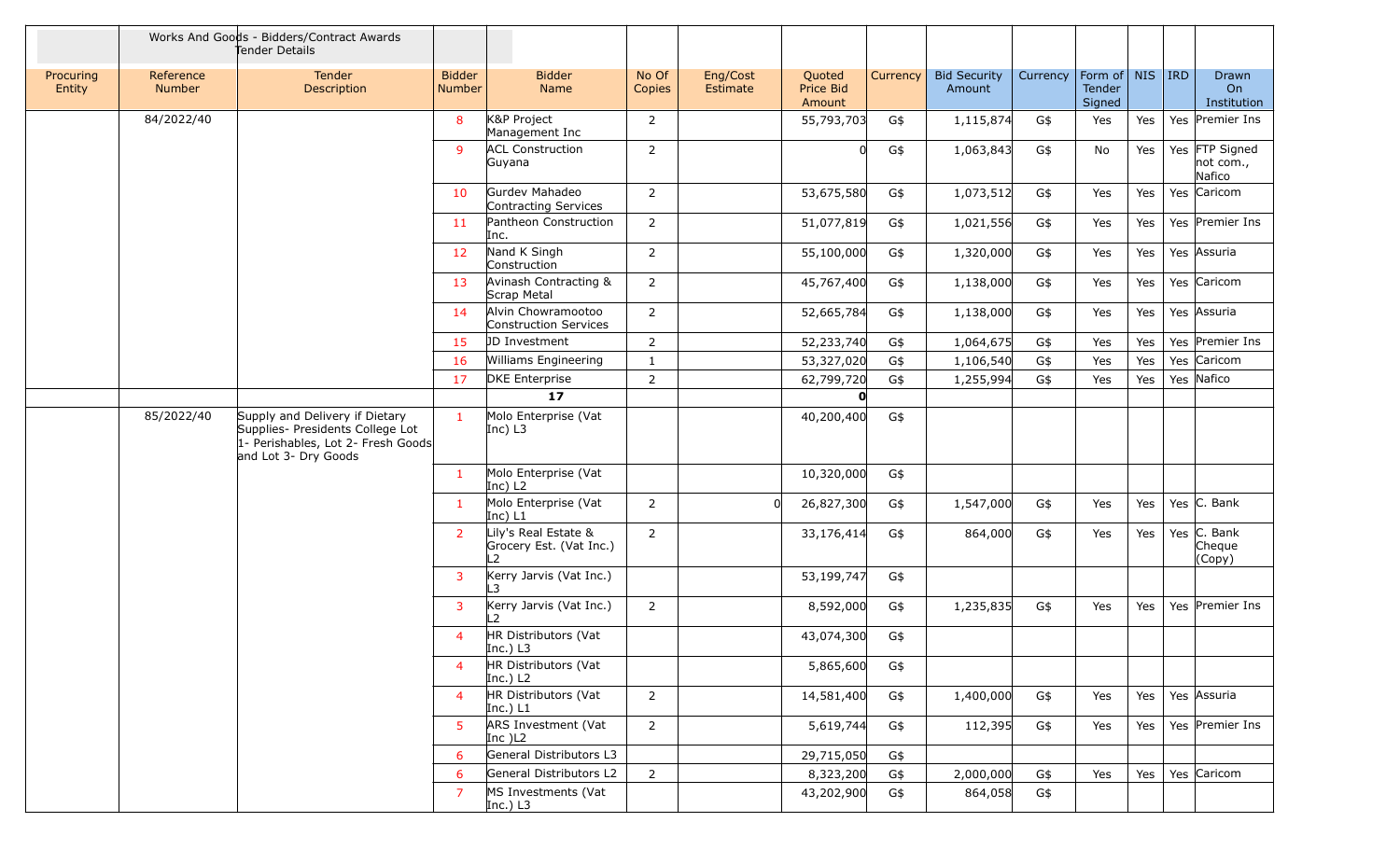|                       |                     | Works And Goods - Bidders/Contract Awards<br>Tender Details |                                |                                            |                 |                      |                               |          |                               |          |                                     |     |            |                              |
|-----------------------|---------------------|-------------------------------------------------------------|--------------------------------|--------------------------------------------|-----------------|----------------------|-------------------------------|----------|-------------------------------|----------|-------------------------------------|-----|------------|------------------------------|
| Procuring<br>Entity   | Reference<br>Number | Tender<br>Description                                       | <b>Bidder</b><br><b>Number</b> | <b>Bidder</b><br>Name                      | No Of<br>Copies | Eng/Cost<br>Estimate | Quoted<br>Price Bid<br>Amount | Currency | <b>Bid Security</b><br>Amount | Currency | Form of   NIS  <br>Tender<br>Signed |     | <b>IRD</b> | Drawn<br>On<br>Institution   |
|                       | 85/2022/40          |                                                             | $\overline{7}$                 | MS Investments (Vat<br>Inc.) $L2$          |                 |                      | 6,748,800                     | G\$      | 134,976                       | G\$      |                                     |     |            |                              |
|                       |                     |                                                             | $\overline{7}$                 | MS Investments (Vat<br>Inc.) L1            | $\mathbf{1}$    |                      | 15,503,900                    | G\$      | 310,078                       | G\$      | Yes                                 | Yes |            | Yes Caricom                  |
|                       |                     |                                                             | 8                              | Angad Amirally<br>Enterprise (Vat Inc.) L2 |                 |                      | 8,372,160                     | G\$      | 167,443                       | G\$      |                                     |     |            |                              |
|                       |                     |                                                             | 8                              | Angad Amirally<br>Enterprise (Vat Inc.) L1 | 2               |                      | 19,428,792                    | G\$      | 388,576                       | G\$      | Yes                                 | Yes |            | Yes Nafico                   |
|                       |                     |                                                             | 9                              | Guybiz Establishment L3                    |                 |                      | 39,445,840                    | G\$      | 788,917                       | G\$      |                                     |     |            |                              |
|                       |                     |                                                             | 9                              | Guybiz Establishment<br>$\overline{2}$     | $\overline{2}$  |                      | 8,678,400                     | G\$      | 173,568                       | G\$      | Yes                                 | Yes |            | Yes Assuria                  |
|                       |                     |                                                             | 10                             | R. Mohan Son &<br>Daughters (Vat Inc) L3   |                 |                      | 27,502,080                    | G\$      |                               |          |                                     |     |            |                              |
|                       |                     |                                                             | 10                             | R. Mohan Son &<br>Daughters (Vat Inc) L2   |                 |                      | 10,411,200                    | G\$      |                               |          |                                     |     |            |                              |
|                       |                     |                                                             | 10                             | R. Mohan Son &<br>Daughters (Vat Inc) L1   | 1               |                      | 36,229,800                    | G\$      | 1,482,861                     | G\$      | Yes                                 | Yes |            | Yes Caricom                  |
|                       |                     |                                                             | 11                             | P. Ramroop & Sons (Vat<br>Inc.) $L3$       | 1               |                      | 51,174,228                    | G\$      | 1,023,485                     | G\$      | Yes                                 | Yes |            | Yes Caricom                  |
|                       |                     |                                                             | 12                             | R. Wharton Minimart L1                     | $\overline{2}$  |                      | 16,143,800                    | G\$      | 322,876                       | G\$      | Yes                                 | Yes |            | Yes Cheque RBL               |
|                       |                     |                                                             | 13                             | Memorex Enterprise<br>(Vat Inc.) L3        |                 |                      | 37,770,850                    | G\$      | 760,000                       | G\$      |                                     |     |            |                              |
|                       |                     |                                                             | 13                             | Memorex Enterprise<br>(Vat Inc.) L2        |                 |                      | 7,891,200                     | G\$      | 160,000                       | G\$      |                                     |     |            |                              |
|                       |                     |                                                             | 13                             | Memorex Enterprise<br>(Vat Inc.) L1        | 2               |                      | 18,082,100                    | G\$      | 370,000                       | G\$      | Yes                                 | Yes |            | Yes Assuria                  |
|                       |                     |                                                             | 14                             | Sawa Investment (Vat<br>Inc) L3            |                 |                      | 100,186,600                   | G\$      | 2,010,000                     | G\$      |                                     |     |            |                              |
|                       |                     |                                                             | 14                             | Sawa Investment (Vat<br>Inc) $L2$          |                 |                      | 8,611,200                     | G\$      | 200,000                       | G\$      |                                     |     |            |                              |
|                       |                     |                                                             | 14                             | Sawa Investment (Vat<br>Inc) L1            | $\overline{2}$  |                      | 18,185,500                    | G\$      | 400,000                       | G\$      | Yes                                 | Yes |            | Yes Premier Ins<br>(Copies)  |
|                       |                     |                                                             | 15                             | Survival Super Market<br>(Vat Inc.) L3     | 1               |                      | 23,880,176                    | G\$      | 481,324                       | G\$      | Yes                                 | No  |            | No Dimond                    |
|                       |                     |                                                             |                                | 31                                         |                 |                      | 5,619,744                     |          |                               |          |                                     |     |            |                              |
| Ministry of<br>Health | 99/2022/47          | Supply and Delivery of Medical<br>Supplies                  |                                | Western Scienticif Co.<br>Ltd (T&T)        | 4               | 0                    | 8,495,597 USD \$              |          | 67,200,000                    | G\$      | Yes                                 |     |            | $N/A$   $N/A$   Premier Ins. |
|                       |                     |                                                             | $\overline{2}$                 | <b>ABD Medicare</b>                        | $\overline{2}$  |                      | 74,332,503                    | G\$      | 1,486,650                     | G\$      | Yes                                 | Yes |            | Yes Nafico                   |
|                       |                     |                                                             | 3                              | New GPC Inc                                | $\overline{2}$  |                      | 3,681,417,103                 | G\$      | 74,000,000                    | G\$      | Yes                                 | Yes |            | Yes Premier Ins.             |
|                       |                     |                                                             | 4                              | Brandon Establishment<br>Zone              | $\overline{2}$  |                      | 485,897,170                   | G\$      | 9,717,943                     | G\$      | Yes                                 | Yes |            | Yes Assuria                  |
|                       |                     |                                                             | 5                              | Massy Distribution Inc                     | $\overline{2}$  |                      | 146,053,820                   | G\$      | 2,921,077                     | G\$      | Yes                                 | Yes | Yes RBL    |                              |
|                       |                     |                                                             | 6                              | Biomedical Enterprises<br>(T&T)            | $\mathbf{1}$    |                      | 1,911,717                     | $USD$ \$ | 8,250,109                     | G\$      | Yes                                 | Yes |            | Yes Premier Ins.<br>(Copy)   |
|                       |                     |                                                             | $\overline{7}$                 | BPI Guyana Inc                             | $\overline{2}$  |                      | 691,922,935                   | G\$      | 13,838,458                    | G\$      | Yes                                 | Yes |            | Yes Assuria<br>(copy)        |